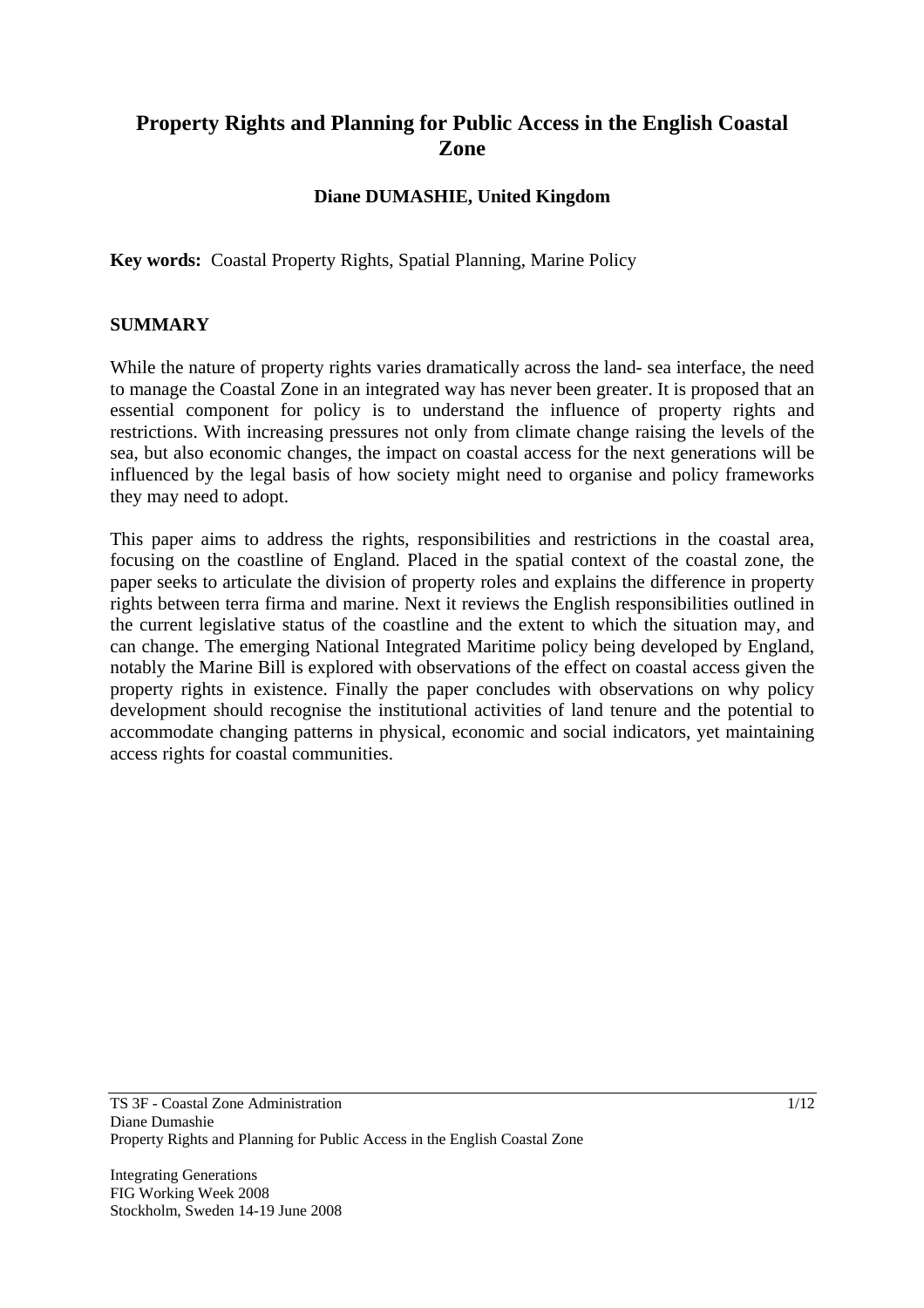# **Property Rights and Planning for Public Access in the English Coastal Zone**

## **Diane DUMASHIE, United Kingdom**

### **1. INTRODUCTION**

While the nature of property rights varies dramatically across the land- sea interface, the need to manage the Coastal Zone in an integrated way has never been greater. It is proposed that an essential component for an integrated marine policy is to understand the influence of property rights and restrictions.

This paper is drawn from the RICS information documents series (RICS 1.), but specifically here overviews the property rights, and responsibilities in the context of emerging English national policy, with a focus on public access to the coastline of England.

This is explained first, by the spatial context of the coastal zone, the paper seeks to articulate the division of property roles and explains the difference in property rights between terra firma and marine. Second, it reviews the responsibilities outlined in the emerging English national integrated maritime approach, notably the Marine Bill, highlighting the inclusion of coastal access.

Next, observations on why it is helpful, when planning for public access, to be guided by and work with existing property rights is outlined. Finally the paper concludes that coastal policy for the next generations will be influenced by the legal basis of how society might need to organise and policy frameworks that they may need to adopt.

### **2. THE CONTEXT**

The coastal zone (CZ) is a narrow band of land and sea around the coastline; it is a linear strip of land with adjacent open space (sea and submerged land) that are mutually interdependent. But in the context of public access, the inland boundary is unlikely to extend further than 1km above High Water Mark.

The CZ is a dynamic system of great economic, social and environmental significance. This significance is evident in the variety and types of demands made on the CZ and its resources. It is also an area where overcrowding, overdevelopment and the destruction of valuable resources through misuse underscores that it is a finite resource and in urgent need for the improved and integrated management of human activity.

It is proposed that understanding property rights and working with landowners will help facilitate public access to the CZ.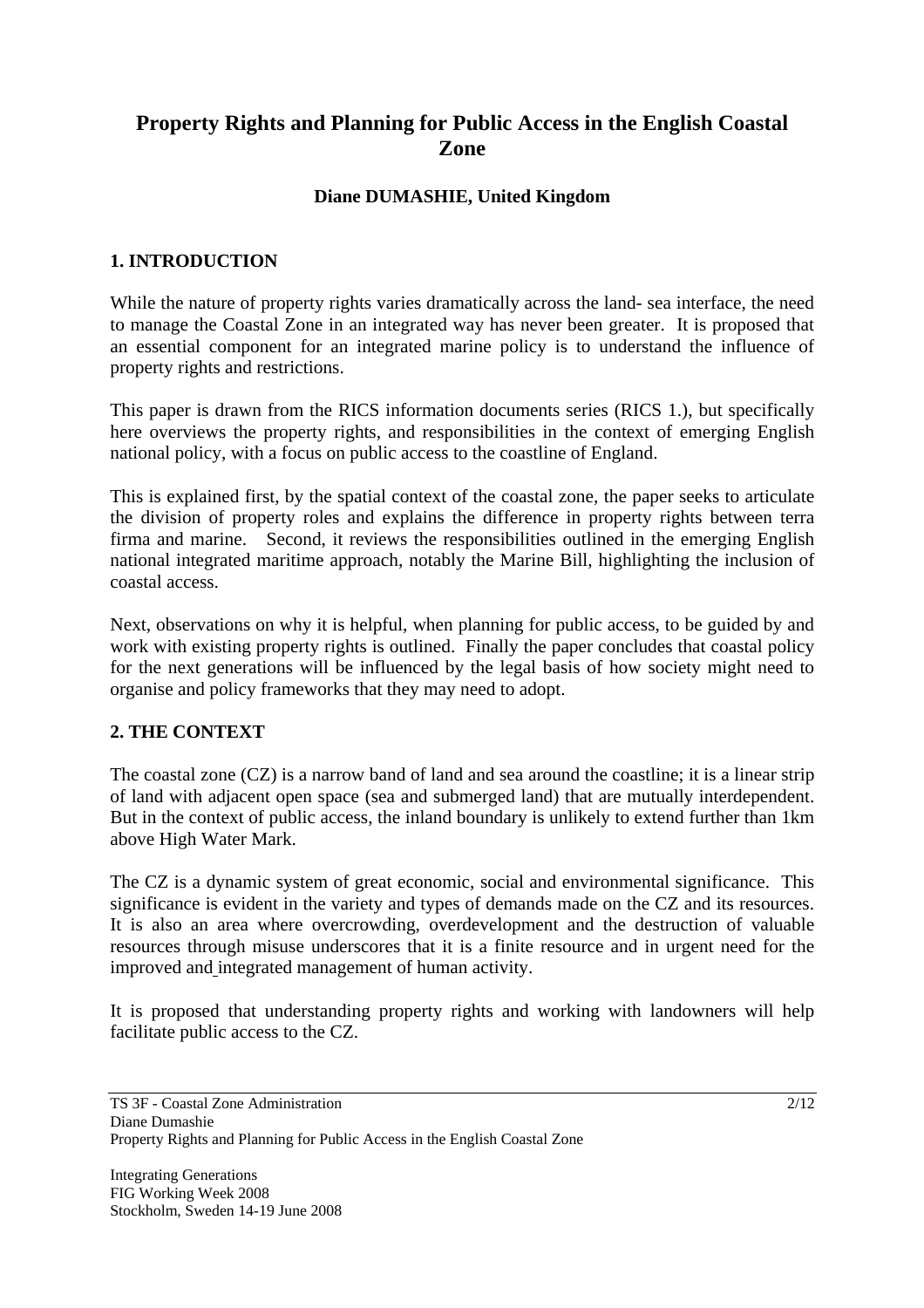In England and Wales there is no legal recognition of the concept of a unified coastal zone. The nature of coastal zone property rights is based on dividing the coastal zone into: terra firma, foreshore, sea bed, and internal waters, where the:

- **The foreshore,** under common law, lies between high-water mark and low-water mark, with terra firma (dry land) above it and sea bed below.
- Internal waters are those waters falling on the landward side of the territorial sea baseline.

Applicable definitions are:

- **The high-water** mark boundary is more precisely defined as the "line of the medium" high tide between the springs and neaps ascertained by taking the average of these medium tides during the year" .
- **The low-water** mark boundary is defined similarly, but relates to the Medium low tide.

The division of the coastal zone into four property categories presents a complex scenario, especially given the ambiguities in the boundaries between these categories and the plethora of public and private interests. This is further complicated by the uncertainty, which surrounds the terminology and precise character of many marine property rights.

The academic and legal interpretation of those rights are in themselves far from definitive, but in practice interpretation needs to understand ambiguities and anomalies found in the underlying boundaries of high and low water marks. Importantly, the legal definition of foreshore does not necessarily correspond with the natural feature. The foreshore, as a moveable freehold, follows the tides, as long as the changes are slow and gradual.

The significance of these definitions as it relates to public access is outlined below.

# **3. PROPERTY RIGHTS**

### **Terra Firma - Above MHWM**

Salient issues relating to land above high water mark under modern law (post 1925) relates to freehold and a bundle of subservient occupation rights (e.g. leasehold, licences etc)'. The explanation of these rights has been substantially documented, and thus not duplicated; but the relevance here relates to restrictions on the right to occupy, and the presence of easements on title deeds.

In terms of statute law, the primary restrictions on the exercise of property rights, on these interests, come from town and country planning law and that of public health.

Broadly, these statutes and policy documents impact on the landowner, or through the demise of land to the occupier. In the Town and Country Planning Acts, to develop his land, and in Public Health Acts cannot be a nuisance or be prejudicial to health (including the disposal of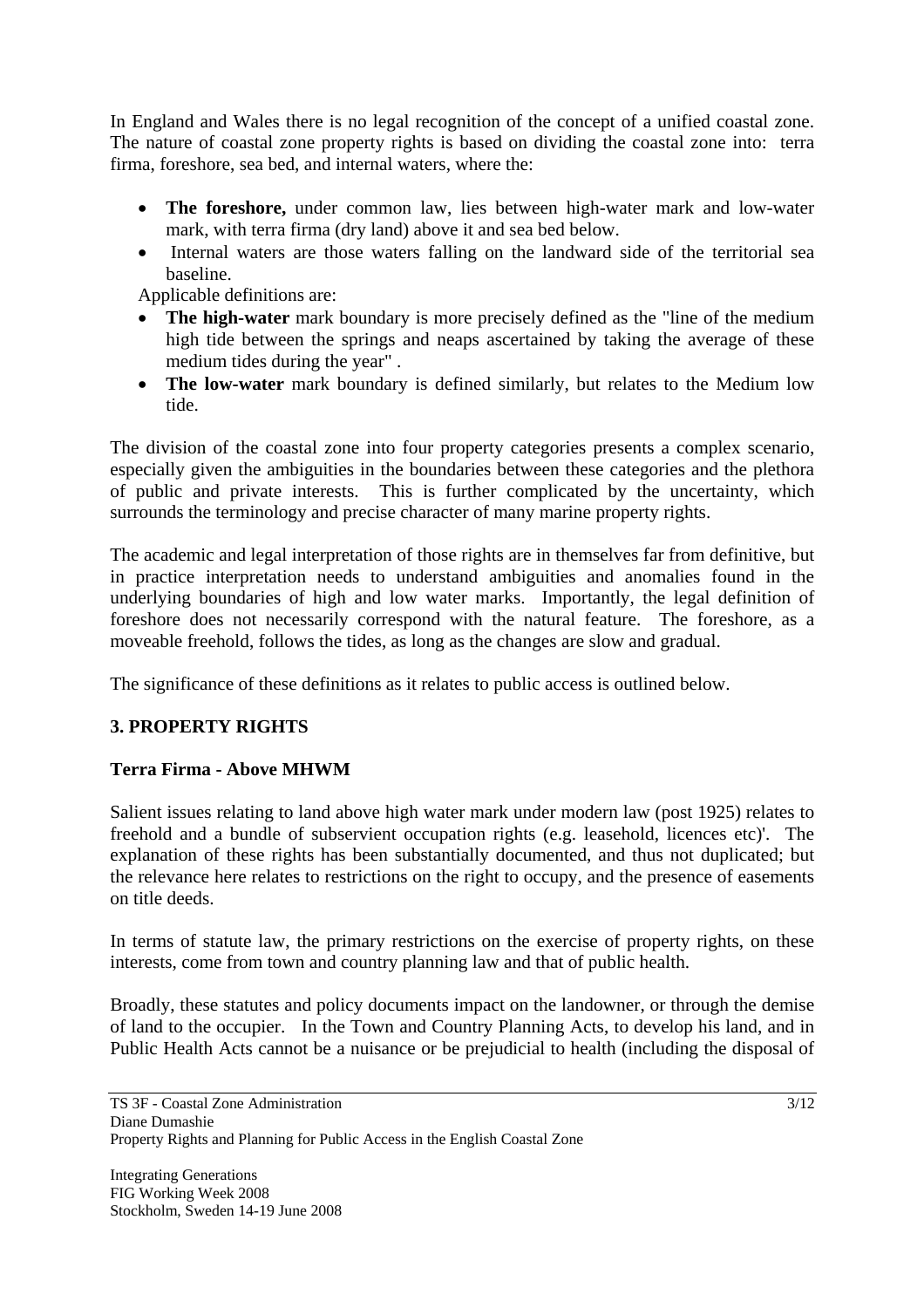waste without licences). In addition owners have their rights restricted by the designation of their land as of coastal conservation interest (see box).

- National Parks, Areas of Outstanding Natural Beauty,
- Sites of Special Scientific Interest,
- Heritage Coasts and Special Protection Areas.
- National Nature Reserves and Local Nature Reserves.
- Environmentally Sensitive Areas

#### *Easements*

.

In addition to restrictive covenants and the provisions of statutes, leases and freehold interests are subject to a number of further qualifications, through the existence of easements. Easements are is important, as they are particularly relevant to public access in England and Wales.

Easements constitute a right in respect of another's land, either a 'positive easement', such as a right of way over another's land, or a 'negative easement', such as a right to stop a neighbour doing certain things on his land. The existence of an easement is dependent on the existence of dominant land, which enjoys the right and subservient land, which is subject to the right. But, this is not required in respect of any public right of way.

A right of way across another's property can exist as a licence as well as an easement. The rights are defined, with broadly three forms of public right of way or "highway", each conferring differing rights on the public:

- Footpaths,
- Bridleways and
- Carriage ways,

Notably, these rights are purely a right to "pass and re-pass" for legitimate travel, not a right to be on a highway, although a number of ancillary rights may exits, for example, a right to pause and admire the view, often with a caveat of reasonableness. Any acts by the public beyond these rights constitute trespass.

Certain interests in land are further qualified by customary rights, i.e. those afforded to local inhabitants, such as such as the right of fishermen of a particular parish to dry their nets on private land. There is no necessity to be granted, they must, however, be ancient, continuous, certain and reasonable.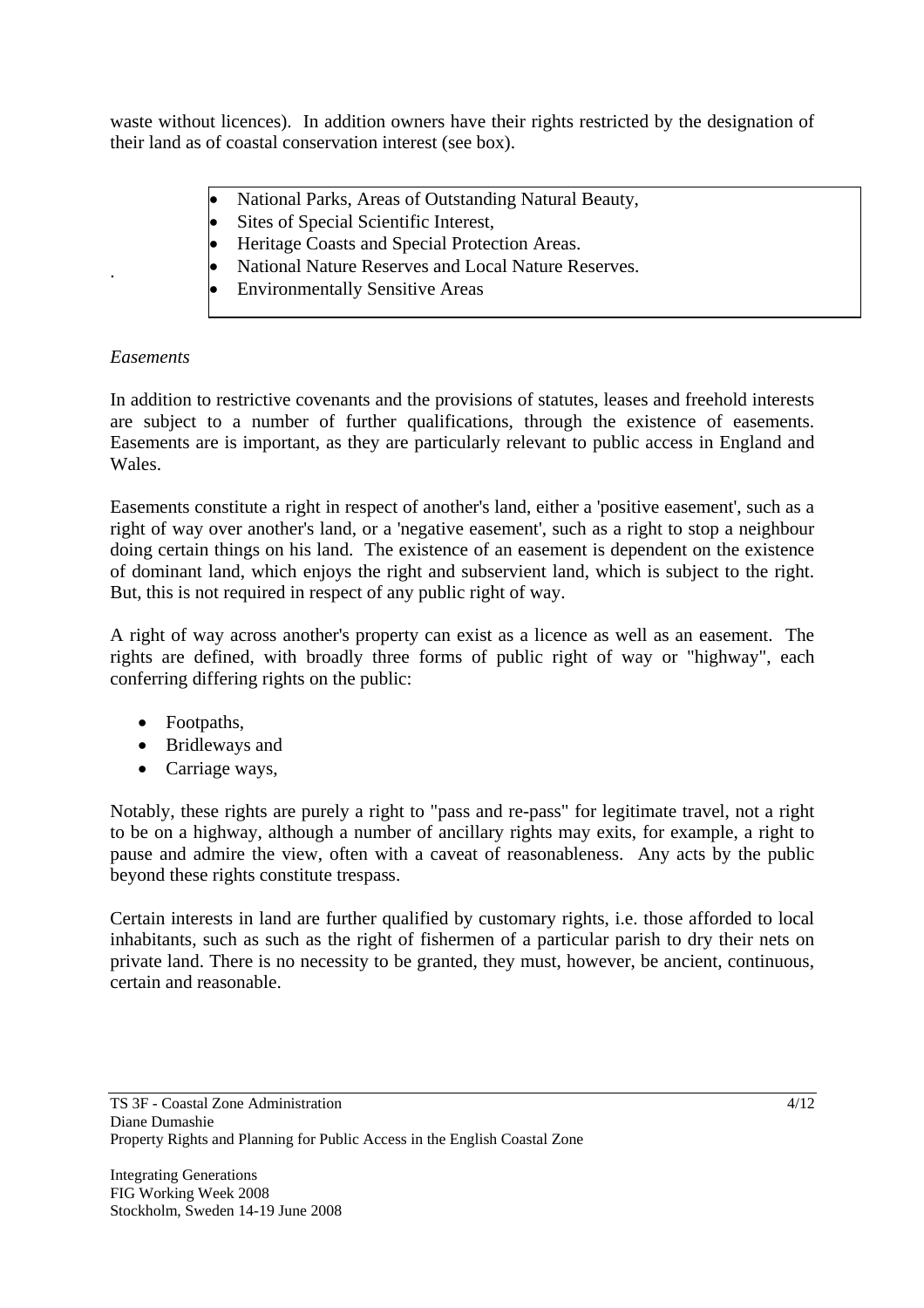### *Foreshore – between MHWM and MLWM*

At common law, the foreshore is generally believed to be vested in the Crown, unless title has been gained by grant or prescription. The Crown now retains about half of the foreshore of the United Kingdom.

Private foreshore holdings do exist e.g. the Beaulieu Estate, Hampshire. Private rights of ownership over the foreshore are subject to a number of conditions, including: the rights and duties of the Crown, Coast Protection Authorities, and Ministry of Defence. In addition, owners have also to recognise the public rights of fishery and navigation and the law of public nuisance. Where a conveyance is made of foreshore and seabed, Crown ownership is retained in respect of all mines, and mineral substances within the land.

The Crown's interest in the foreshore along with responsibilities for management and improvement is vested in the Crown Estates Commissioners. The Commissioners may, grant leases for periods of up to 150 years or issue licences for parcels of land selected at their discretion and subject to any consideration, covenants, conditions or restrictions they think fit.

The use of licences by the Crown extends to the placing of cables over or under the foreshore or on, over, or under the sea or river bed, the placing of commercial moorings, the conduct of dredging operations both commercial and for navigation purposes and coast protection or land drainage works.

Given that the Crown cannot demise an interest in land greater than it possesses, the licensee is covenanted not to do anything that may prejudice or obstruct navigation or fishing beyond, the proper maintenance and use of the works, or otherwise constitute a nuisance.

In respect of the duties of the Crown, the defence of the realm is an historic duty under common law, this duty is not transferred or diminished with the transfer of any property rights. Further, the Secretary of State for Defence has byelaw making powers, to any area of sea, tidal water, or shore used for defence purposes, lying at least partly within the area of the territorial sea. The purpose of such byelaws is to regulate the use made of land and to secure civilians from danger in areas affected by weapons testing or training. Where private rights are adversely affected by such byelaws, there exists an entitlement to compensation.

Importantly, property rights are subject to a range of the public rights including fishery and navigation….

#### *Fishing*

A public right to cross the foreshore to fish or navigate in the sea or in tidal waters In relation to the right of fishery, access may, however, only be in places which through necessity or usage are statutorily appropriated for the purpose or where the right is acquired by custom. The right to fish does not extend to the collection of seaweed, nor does it allow for the use of all fishing gears. It does, extend to the taking of bait for one's own use.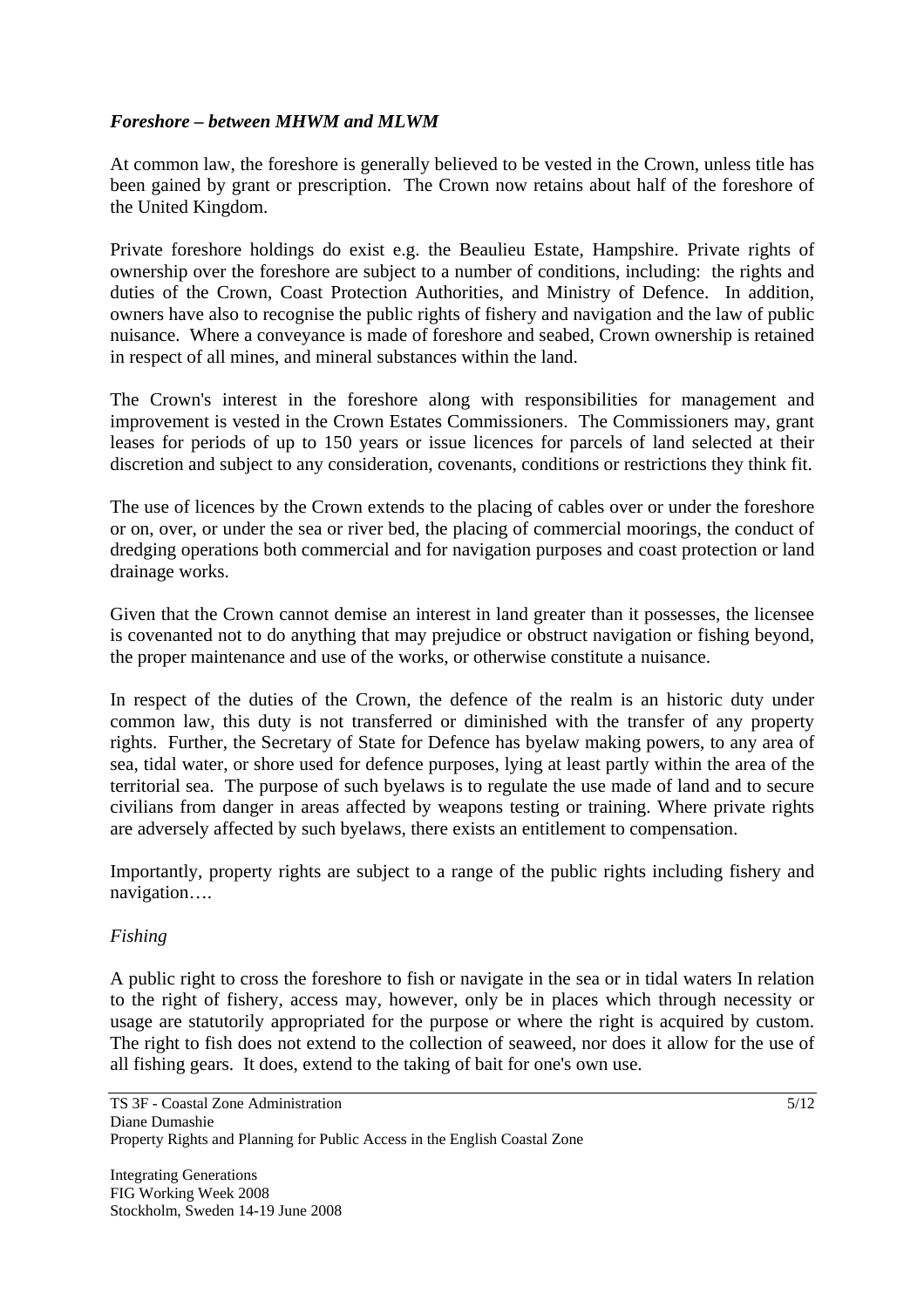#### *Navigation*

In respect of navigation, the rights of the Crown and of any person holding a grant in the soil of the foreshore, are subject to the right of owners of the adjoining land to have access to the sea at all times for purposes of the public right of navigation.

*"By the common law, all the King's subjects have in general a right of passage over the sea with their ships, boats and other vessels, for the purposes of navigation, commerce, trade and intercourse" (Blundell et al)* 

The public right of navigation is a "right to wander" which supersedes the property rights of the Crown and their grantees and also the public and private rights of fishery, although unnecessary obstruction of fishing should be avoided. It is accompanied by incidental rights of anchoring and mooring, beaching and grounding, for which the riparian owner can extract no charge unless additional benefits are provided or it occurs within a harbour.

A right of access to the foreshore does not necessarily extend to a right to bathe or of recreation on the foreshore. Although the Crown holds the foreshore for the benefit of the public, these activities are not considered to fall under this definition. It is possible for a right to bathe to be formally acquired by agreement, statute, or order of the Secretary of State for the benefit of the public in general and the inhabitants of a particular district, or by prescription.

These rights can, be restricted where the ownership of the foreshore lies in the Crown, the Crown Estate Commissioners having the power to make regulations to be observed by persons using the foreshore, even to the point of restricting the common law rights of navigation and fishery. Local authorities also have byelaw making powers in respect of public bathing and pleasure boating on or from the foreshore.

Briefly, interfering with a scheduled ancient monument on, under, or in the foreshore and seabed is illegal and so the presence of one will impact on foreshore property rights. (Similarly, any wreck is protected by the designation of a restricted zone of a radius of 50- 300m). Foreshore activities restricted by such designations are those, which would potentially tamper with or damage the designated site, but depositing material on the bed. Boating and baiting, for example, are not necessarily prohibited. Where an undesignated wreck exists on the foreshore then the permission of the owner needs to be obtained before interference of the wreck can take place.

#### *Seabed- below MLWM*

In respect of the seabed, the area beneath the territorial sea has been claimed as the property of the Crown. The position is a moot one, although the present balance of argument supports the Crown's claim to proprietary rights. This debate is a clear example that historically it was not possible to comprehend that the seabed would be capable of, and actively utilised, and of value.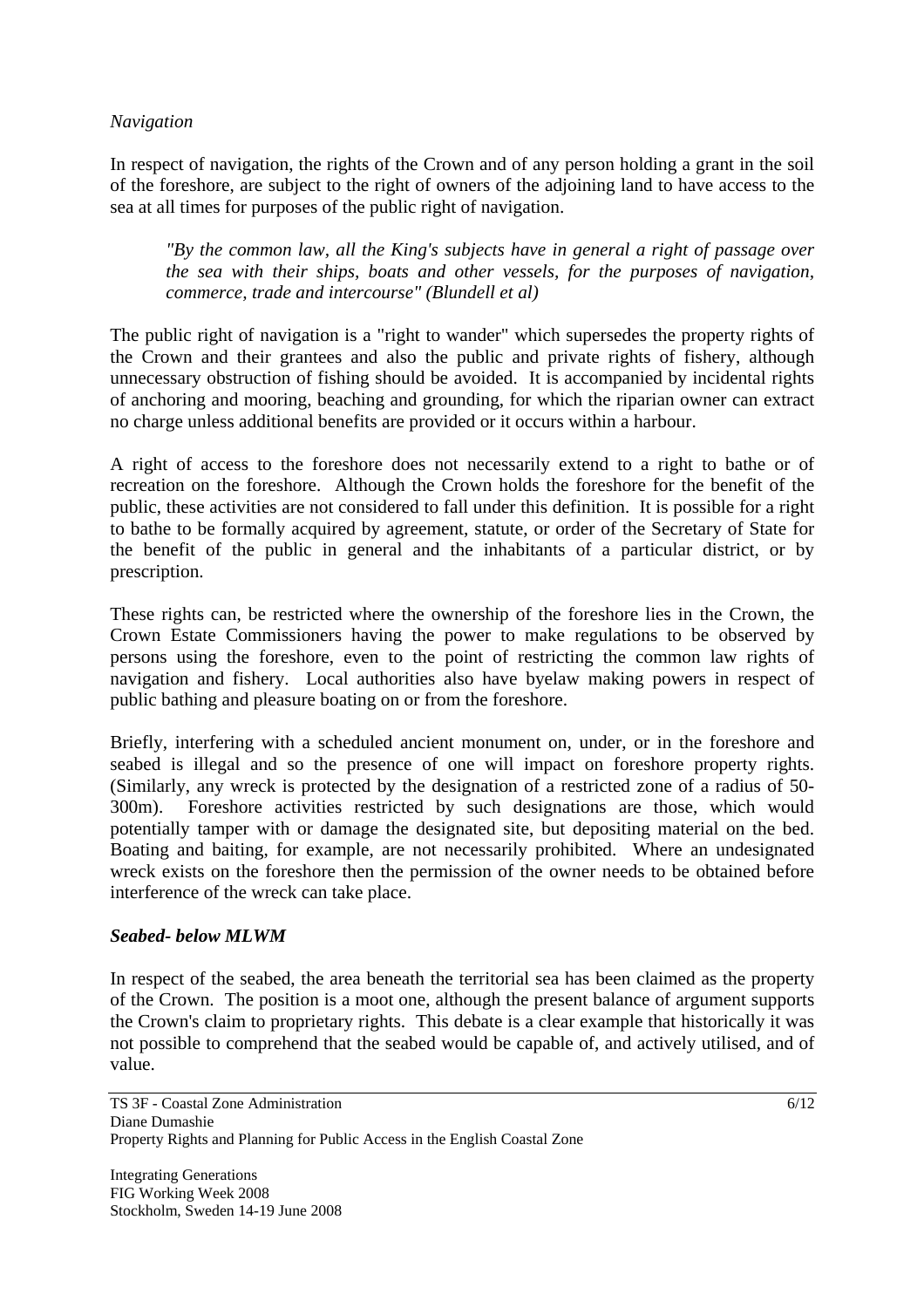Public access to the seabed may appear inconsequential to public access, but by virtue of users (particularly recreation) and the need to gain a footing in shallow waters (moorings) brief mention is made of occupation, conservation, safety and harbours.

#### *Occupation*

As with the foreshore, leases of up to 150 years and licences are the typical. Alienation is further qualified by the existence of public rights of navigation and fishery. The rights of ownership, including that of alienation, are generally accepted not to extend to interfering with, or requiring the payment of tolls for, the execution of the right of navigation or any other right of the public.

#### *Conservation*

Marine Nature Reserves is the conservation designation which affects property rights below Low water mark,. These are defined as areas of 'land covered (continuously or intermittently) by tidal waters or parts of the sea in or adjacent to Great Britain up to the seaward limits of territorial waters' for their nature conservation interest. While there are byelaw making powers in relation to these reserves, few have been designated and the byelaws cannot interfere with the rights and functions of any person and authority. This includes private rights and public rights of fishery and navigation.

#### *Safety*

Further restrictions on the execution of property rights are generally based on the grounds of safety, such as protection afforded to wrecks and the restrictions imposed on activities in the general position of submarine cables and pipelines. Also, the powers of local authorities to make byelaws which can restrict property rights through the regulation of recreational activities out to 1,000m seawards of the low water mark also fall into this category, as do the powers of the Minister of Defence to provide for public safety in military exercise areas.

#### *Harbours*

Because these areas are often popular recreation areas it is appropriate to highlight the position of harbours and their authorities within coastal zone property rights.

The nature, spatial extent and functions of harbour authorities vary, but the vast majority have their foundations in Acts of Parliament. The powers generally include the regulation of the movement and mooring of vessels, the licensing of works and the deposit and removal of objects by others within the harbour and the making of byelaws.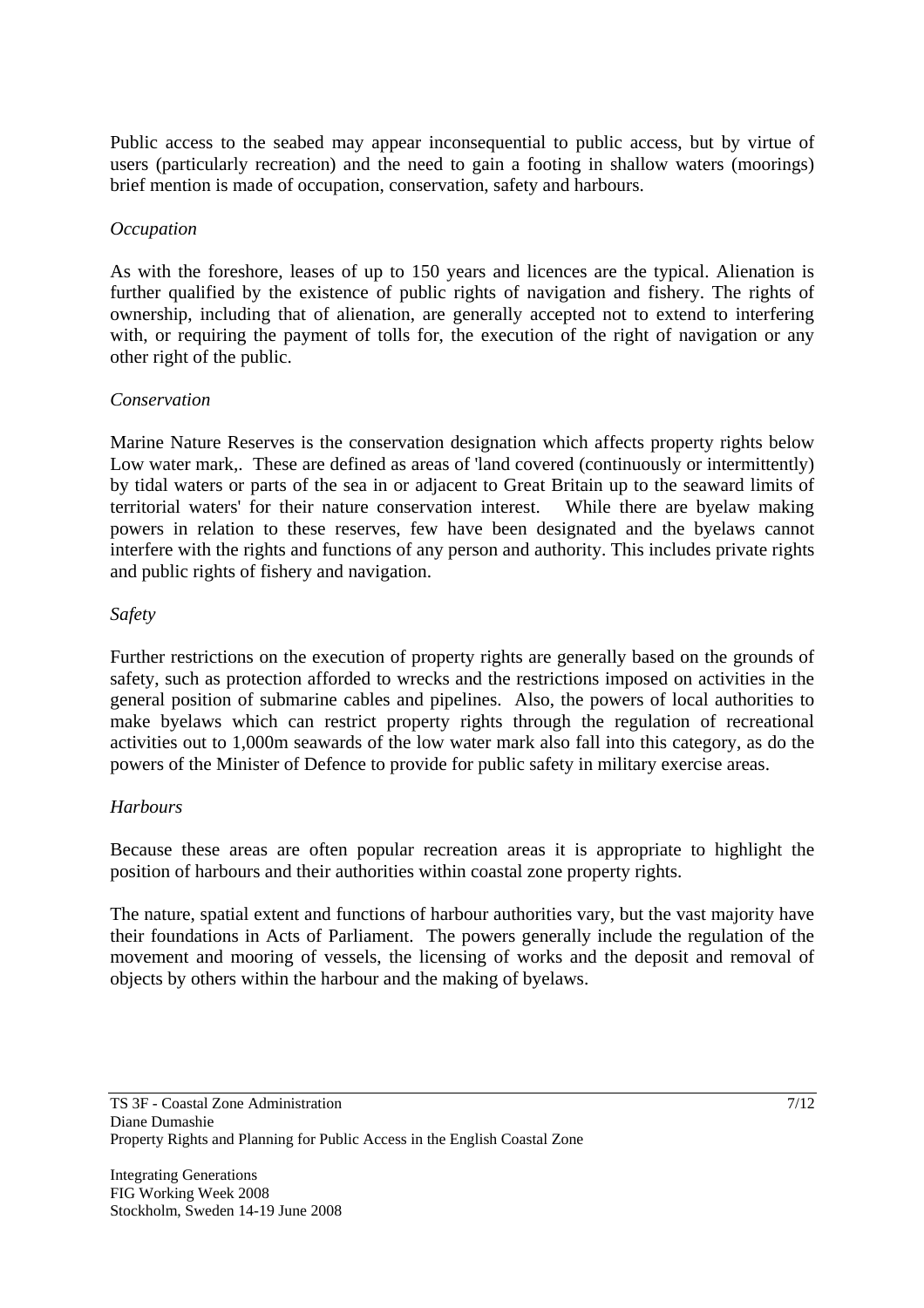# **4. EMERGING POLICY FRAMEWORK**

Addressing the key questions: Is the coast is different form sea or land? And does it need a special focus? The answer is Yes. The facts are:

- It is dynamic, which fundamentally creates difficulties for planning in the area over overlap, the foreshore.
- It requires a strategic management system, to contribute toward sustainable and resilient development objectives in the marine environment.
- Unique factors such as common law rights to access to the foreshore and navigation, as described above and
- Far more institutions of governments and user groups are involved than will be found inland or at sea.

Thus the scene is set for the need for an overarching strategic approach. This is recognised at supra and national levels, both are intent on progressing with an integrated approach to the marine environment. Some relevant emerging Policy at EU and National level is overviewed:

# *Europe:*

- In Oct 2007 the EU published its vision for an **integrated maritime policy together with a detailed action plan**. These actions cover a wide spectrum of issues ranging from maritime transport to the competitiveness of maritime business, employment, scientific research, fisheries and the protection of the marine environment.
- The EU **Marine strategy directive,** has now reached the final stages of Member agreement. The aim is to fit into the overarching policy of the EU to integrate an ecosystem based approach to management of human activities whilst enabling sustainable use of goods and services provided by the marine environment. The final text is expected to require member states to take measures to achieve and maintain Good Environmental Status (GES) in Europe's marine environment by 2020.
- A key thrust of this directive includes a 'roadmap towards maritime spatial planning by member states", which parallels the English current activity, explained next.

# *England:*

- The Government's white paper on a **Marine Bill** was published in June 2006. Setting out its plans with 5 key proposals. Including, strengthening environmental management arrangements, setting up a marine management organisation, establishment of a strategic marine panning system, changes to marine licensing system, and new tools for conservation of marine wildlife.
- The Marine Bill was published in April 2008, and is entering its parliamentary process; so the earliest it could be passed into law is early 2009.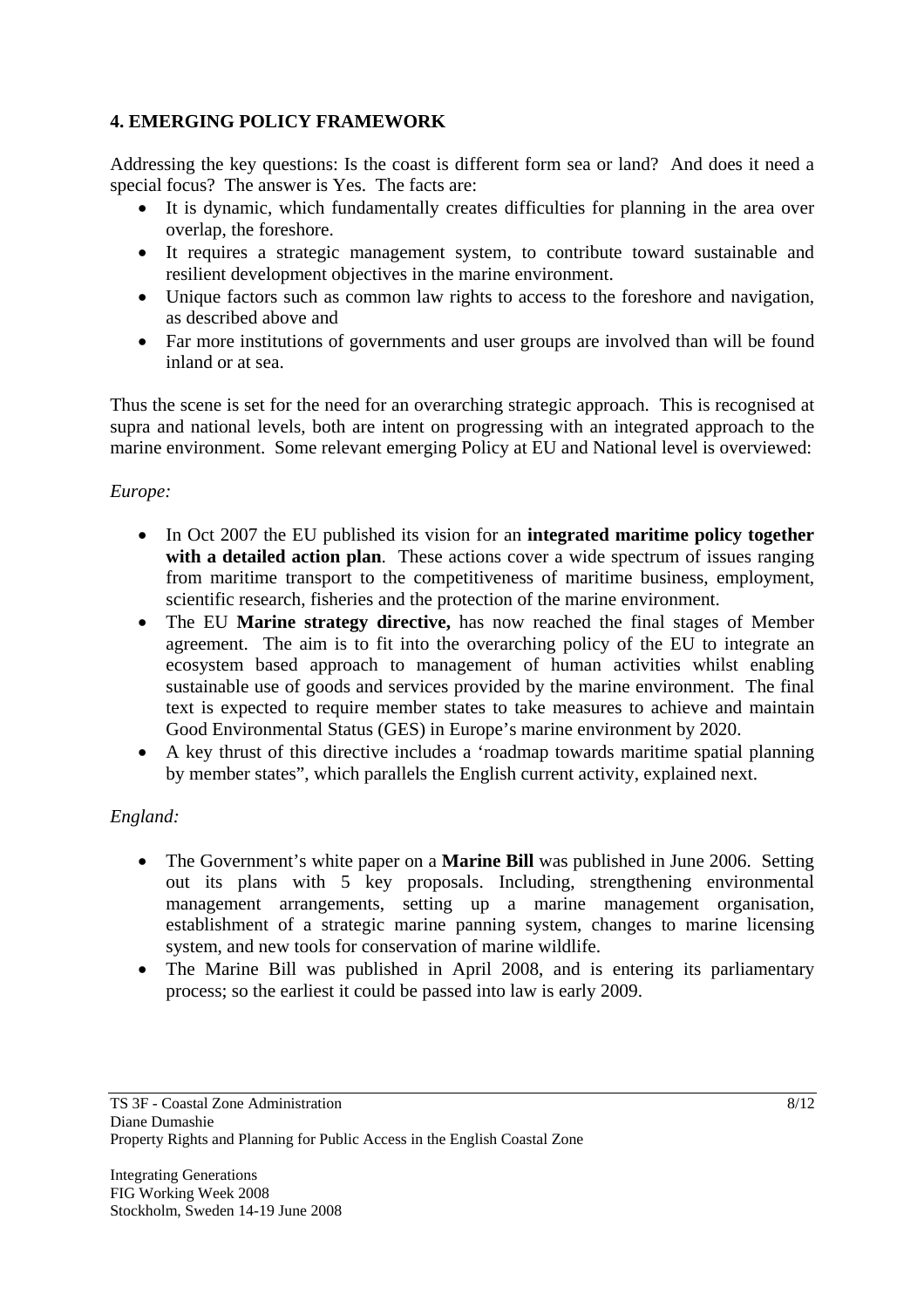#### *Impetus fro Change*

Property rights in the coastal zone have developed in parallel with man's exploration of space, in, on, and adjacent to sea, and investigations into science and technology. With each new step perceptions of value changed as with perceptions of what is possible or desirable, generating new issues and questions as to the nature and extent of the rights over the new discoveries. With such a discovery approach, the marine management framework has also evolved, but with the result that it is uncoordinated and ad hoc.

There are many social impetuses for change in the coastal zone; but Public access is at the forefront in England. The desire for leisure and recreation activities typifies the changing emphases along the coast.

DEFRA identified that improving coastal access is a priority issue, and should be is a flagship initiative for Natural England (NE) to 'demonstrate how access, landscape and wildlife benefits can be integrated in a positive way.

Consequently, in February 2007 NE published its advice to government, analysing the strengths and weakness of three existing legal mechanism for public access to the CZ:

- 1. New rights of way, or
- 2. New 'open' access using powers in the countryside and Rights of Way Act 2000, or
- 3. Voluntary measures that relies upon landowners.

NE concluded that none of the above would adequately meet the government's vision and so proposed new legislation, albeit it is assured that opportunities will be given to influence detail later. The linch pin to NE proposal is to make it possible to walk along the entire length of the English coast. Further, their desire is to progress swiftly; consequently, it is likely that their proposals will be incorporated into the emerging Marine Bill.

#### *Responsibilities*

An integrated marine policy has responsibilities to serve all section of the community. It may be argued that NE is rushing their policy ideas, and not taking adequate steps for a due consultative process.

The challenge is to consider and promote an inclusive approach, which requires understanding existing property frameworks, and includes community individuals, business and landowners. As the RICS (2) has already commented, "what about":

- Clear and equitable methodology is needed for determination of a route and Mapping to provide clarity for the public users.
- The impact on business and property values should be investigated where NE desire
	- o to prevent farmers planting their crops close to the coastal edge; on the basis that NE want to increase biodiversity in Rural areas, and
	- o the ability for people to meander through a single route in urban areas.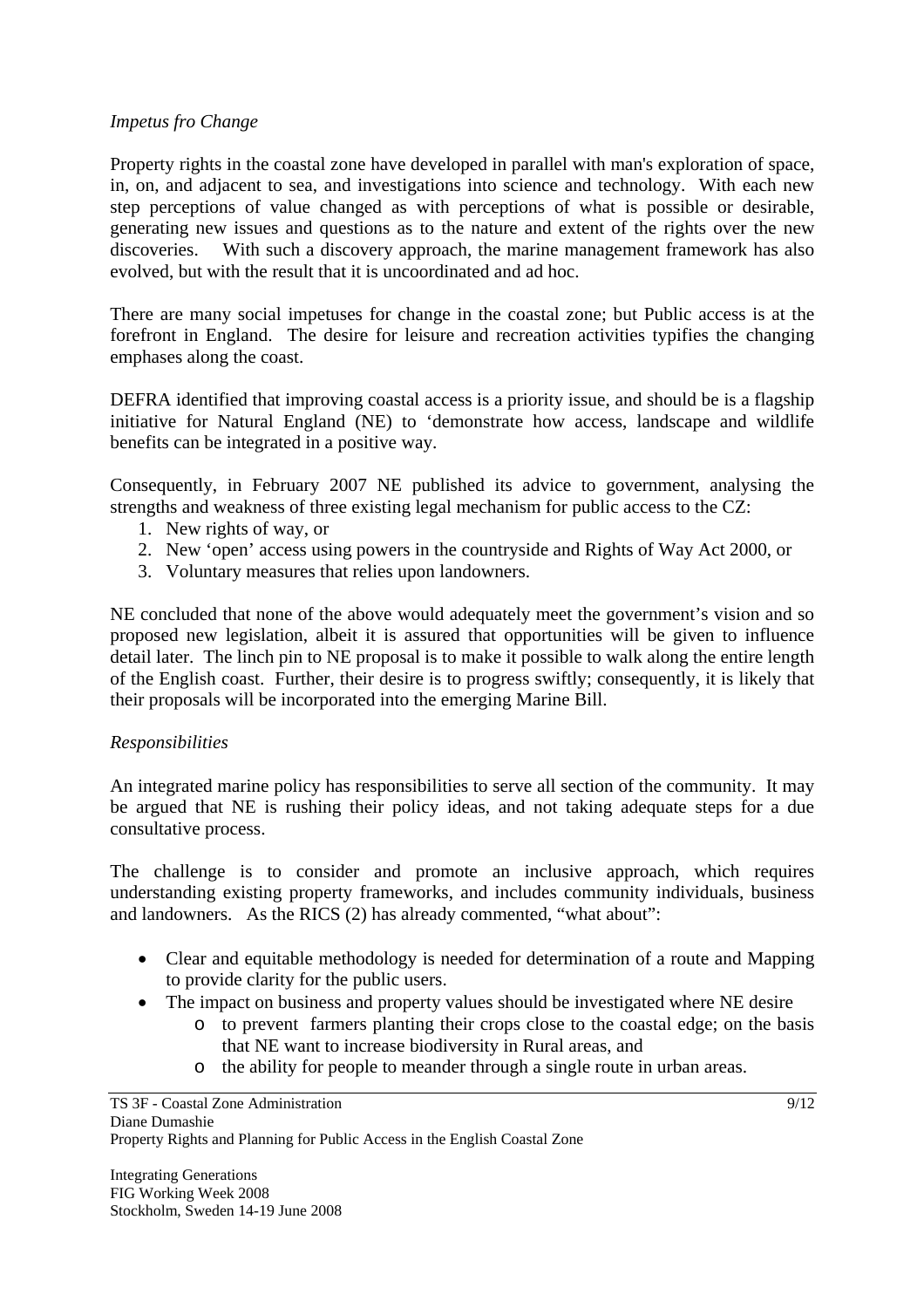- Introducing but also enforcing a coastal access code for users of the rights of way
- Access to beaches should be decided upon a case by case basis and decided at a local level

# **5. PLANNING FOR PUBLIC ACESS**

Traditional uses of land values attributed to coastal resources differ somewhat from the uses and values generated over the last century. This is consistent with the difference between the management framework, the legal provisions of yesteryear and arising circumstances of today, such as recreation, and public access.

It is observed that on land - Any human lifestyle on land, with the possible exception of low level hunting and gathering, involves deliberate alienation and fundamental alteration of areas of originally pristine environment. Typically human activities are regulated on the basis that subdividing an area or a resources and allocating subunits for different purposes with, generally, little interaction between the subdivided sites can accommodate a range of users.

It is observed that on sea-the majority of uses are still at the level of hunting and gathering. Alienation and fundamental alteration of the environment of areas of the seabed or volumes of the water column has not been a substantial issue until very recently. Now Mari culture, seabed mining, reclamation, tourism and some form of trawl or dredge fishing can and areas of seabed, pollution can modify the water column.

The combination of these observations, places the concept of alienation in a pivotal position, understanding the practicality of this is important reflected in the need for policy makers to appropriately draft legislation to facilitate subsequent implementation.

Further, the tradition and sense of public right to coastal use is extremely strong; thus public rights to use marine waters are generally accepted, but property rights on adjacent land often above high water mark, are highly institutionalised and the right to prevent access over land above MHWM will effectively negate the rights on land below MHWM. Access can be agreed with co-operation.

It appears that the government intention is to put in place an ecosystem based approach to management that will deliver good environmental status (GES). With added responsibilities to create Marine protected areas (MPA), does this mean restricting public access to all categories of coastal land?

Landowners are critical players in the delivery of economic, social and environmental objectives in the coastal zone. In terms of nature conservation interests major landowners are responsible for the preservation of adjacent coastal areas, including MOD, National Trusts and Private land Estates (Dumashie).

Often the conservation of rural and semi rural landscapes at the coastal interface are as a result of Private landowners undertaking appropriate good estate management activities.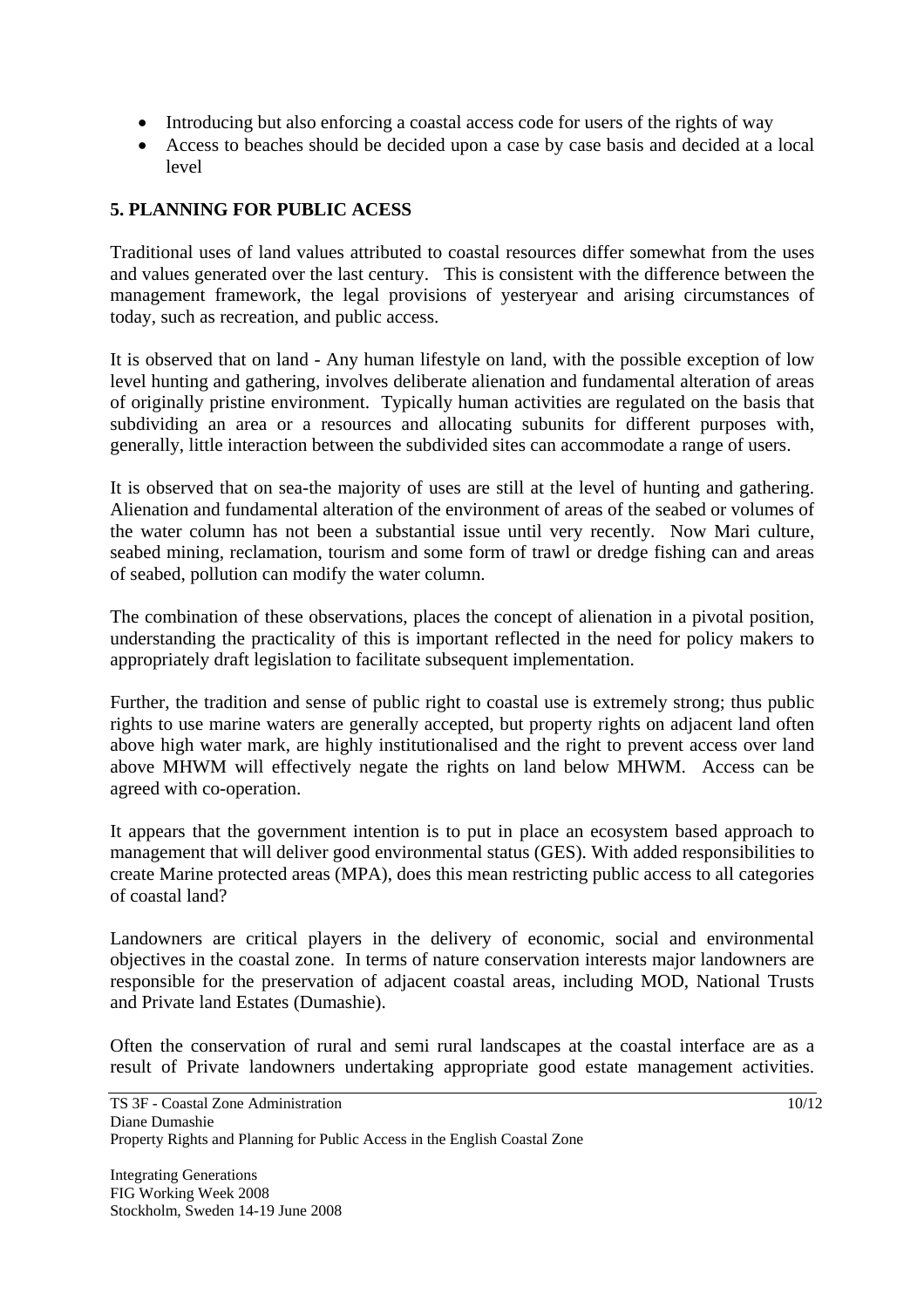Sometimes funded through countryside initiatives, e.g. Coastal Landowners, Hampshire, and/ or in tandem with providing conservation led tourism, e.g. Dorset coastal Landowners.

Similarly along Urban coastlines, Business (public and private) is at the forefront of managing dynamic coastal communities, with access to marine business activity, which in turn promotes public recreation access and leisure through regeneration projects (e.g. Portsmouth, Hampshire).

Granted, landowners are not, in isolation, the panacea to solving all public access objectives, but they are a n important part. It is not suggested that a "do nothing" option be adopted but acknowledged that a balance is required between competing interests. Indeed the conflicting demands for space should be assessed on the basis of public rights as they currently stand although care must be taken to ensure that companies and individuals with private property rights in the marine area are not overlooked. Transparency, inclusiveness, individual rights and an adequate scrutiny processes are expected in modern democratic systems.

Marine spatial planning frameworks should be drawn up to co ordinate related plans and decision making processes being mindful of business investment decision making, on both land and sea. This relates to security to make investment, and the current property regime in place. Similarly, in marine areas, any attempts to improve marine nature conservation should take into account the property rights of those abutting these areas. Notwithstanding that freedom of access is important, the consideration of a balanced approach in MPAs must be the subject of rigorous debate

As with statutory provisions, property rights are simpler in category below the low water mark than on terra firma, but in interpretation the reverse. Lying in between these two areas and physically changing in status between the two with the tide, the foreshore suffers from an uncomfortable combination of the two very different property rights frameworks. Fortunately, the ownership structure on which this combination sits is uncomplicated and relatively controllable, although the allocation of power and authority in this instance is frequently under debate.

### **6. CONCLUSIONS**

With increasing pressures not only from climate change raising the levels of the sea, but also economic changes, the impact on coastal access for the next generations will be influenced by the legal basis of how society might need to organise and policy frameworks they may need to adopt.

The significance of the coastal zone in terms of its resources and pressures has grown enormously, it is now time to fully understand and comprehend the rights and responsibilities in the costal zone.

Coastal Area Management is inevitably a complex process. The focus should be integration covering: sectoral, spatial, and across government, science and management. The territorial